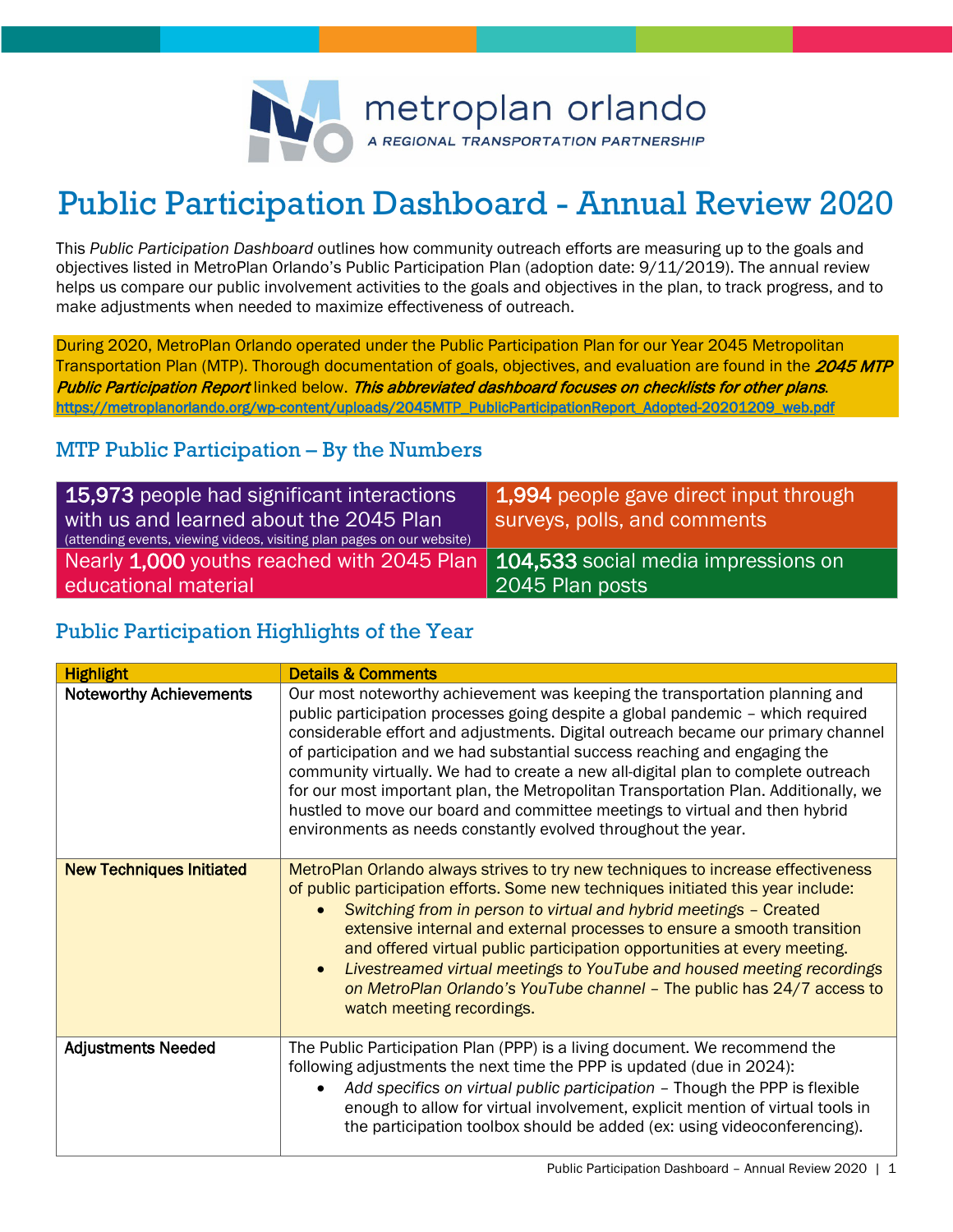# Plan Checklists

This section documents public participation activities related to plan updates or amendments.

## Metropolitan Transportation Plan Outreach Checklist

| <b>Checklist Item</b>                                                                 | Done? | Details                 |
|---------------------------------------------------------------------------------------|-------|-------------------------|
| Official 45-day public comment period for independent Metropolitan Transportation     |       | $7/26/19 - 9/11/19$     |
| Plan (MTP) Public Participation draft plan on MetroPlanOrlando.org                    |       | (more than 45 days)     |
| Board approves Public Participation Plan after review by advisory committees and      |       | 9/11/19                 |
| summary of public comment; staff executes the outreach plan to support the            |       |                         |
| development of the MTP                                                                |       |                         |
| Draft MTP reviewed by MetroPlan Orlando advisory committees                           | ✔     | $10/23/20 - 11/5/20$    |
| Public notice is distributed electronically                                           | ✔     |                         |
| Social media posts help bring attention to draft plan                                 |       |                         |
| Ample opportunities for public comment throughout, including a process for submitting |       | Comment period:         |
| written public comments                                                               |       | $10/16/20 - 11/20/20$   |
| Provide summary of public comments to the board before it takes action, and respond   |       |                         |
| to comments in writing, when applicable                                               |       |                         |
| Board vote on MTP adoption with public comment period at the meeting                  |       | 12/9/20                 |
| Publication of adopted plan on MetroPlanOrlando.org                                   |       | To be done in Jan. 2021 |
| <b>Additional Comments:</b>                                                           |       |                         |
| Details on MTP outreach efforts found in 2045 Plan Public Participation Report        |       |                         |
|                                                                                       |       |                         |

#### Prioritized Project List Outreach Checklist

| <b>Checklist Item</b>                                                                | Done? | <b>Details</b>      |
|--------------------------------------------------------------------------------------|-------|---------------------|
| Draft list published on MetroPlanOrlando.org                                         | ✔     | 5/20/20             |
| Draft list presented at MPO advisory committee meetings                              |       | $5/27/20 - 6/25/20$ |
| Ample opportunities provided for public input throughout, including a process for    | ✔     |                     |
| submitting written comments                                                          |       |                     |
| Social media posts help bring attention to draft plan                                |       | See comments below  |
| Board vote on approval                                                               |       | 6/29/20             |
| Approved Prioritized Project List published on MetroPlanOrlando.org                  |       | 9/18/20             |
| <b>Additional Comments:</b>                                                          |       |                     |
| Board and committees receive a preview of the PPL in one meeting cycle, and then are |       |                     |
| asked to for recommendations of approval or consensus at the next meeting cycle.     |       |                     |
| There are public comment periods at each of these 10 meetings. The schedule runs     |       |                     |
| concurrently with the Transportation Improvement Program (TIP), which we promote     |       |                     |
| heavily. In 2020, we did not do specific social media posts on the PPL.              |       |                     |
|                                                                                      |       |                     |